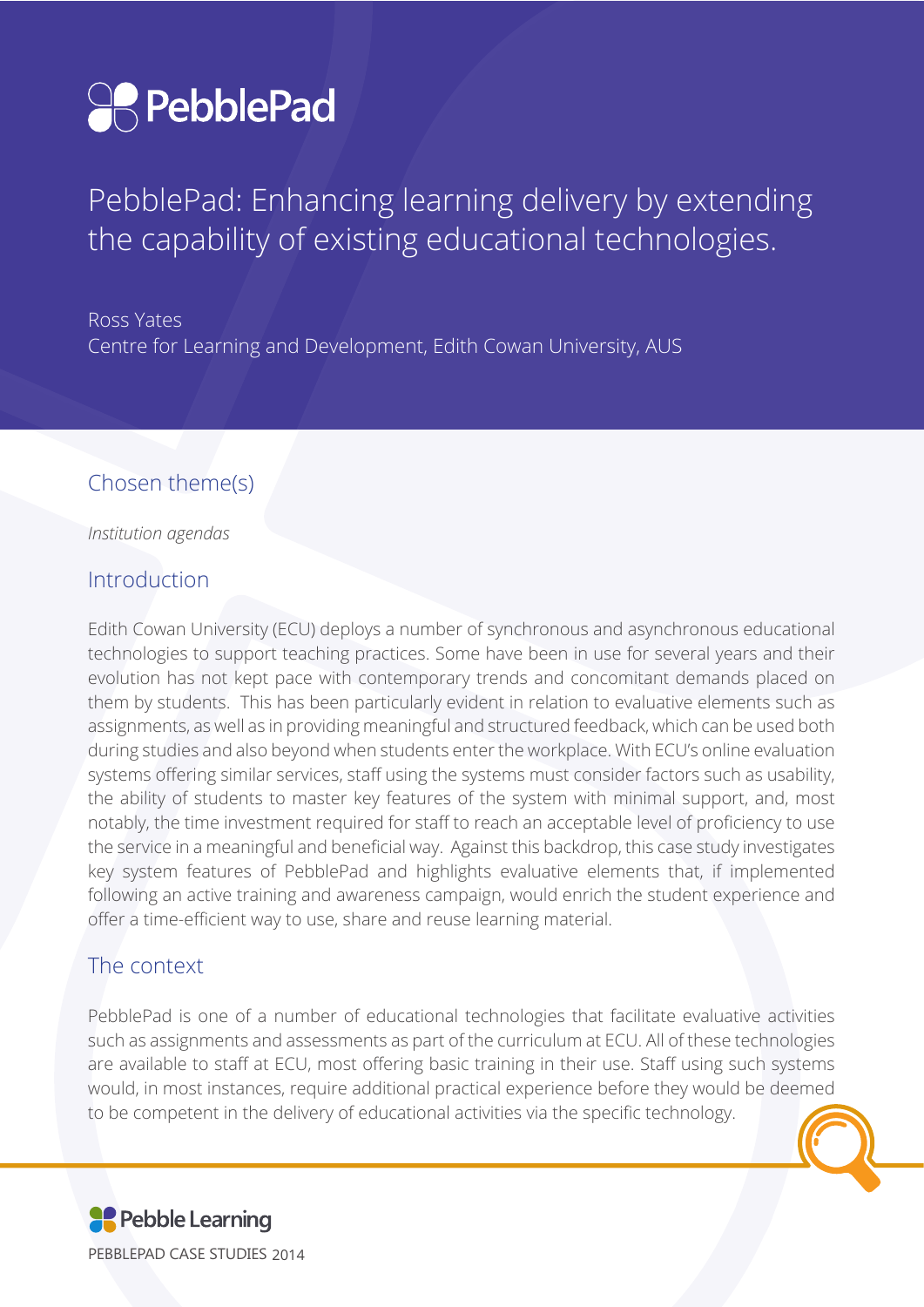As such, staff typically make a value judgement about the perceived benefit vis-à-vis the time and effort required to reach the appropriate level of efficiency. The relatively complex and steep learning curve associated with PebblePad has been a source of concern for staff. In many instances, and based on enrolments in courses, staff primarily focus on mastering the University's corporate Learning Management System (LMS), Blackboard, to achieve their educational objectives.

The Blackboard LMS has been in use at ECU for several years, and as a result, has been widely accepted as the preferred corporate learning environment. On 6 January 2014 Blackboard underwent a significant upgrade which included additional functionality such as "inline marking", where student assignment documents could be edited within Blackboard. Formerly it had been necessary to download and mark the document offline, and then upload it again to allow students to view the comments and feedback. These additional steps were time consuming and prone to errors, and thus the improvements welcomed, resulting in greater acceptance of the Blackboard system.

Whilst technology advances such as this provided a more integrated and usable interface for staff, there were still limitations in this process that needed to be addressed in order to more closely align with student learning expectations such as receiving structured learning material and meaningful feedback. One of the more commonly used marking interfaces that integrates with Blackboard, Turnitin has also gained wide acceptance in recent times. However, once again, this does not offer an all-encompassing solution to providing targeted feedback to students. Turnitin has however been seen by some sectors of the university community as offering one of the most complete evaluative services, expanding on the initial core element of plagiarism detection to include inline making and rubrics, as well as offering integration with the Blackboard Grade Centre. Whilst these features are useful, they do not extend to include key student requirements such as receiving structured and meaningful feedback and the ability to enhance their employment prospects.

The introduction of PebblePad as a key learning platform for students has introduced several key advantage over existing educational technologies. These include the preparation and deployment of a web-based portfolio and the creation of structured, template-based artefacts that guide the student through the required stages of the assignment. More significantly, and aligned with student feedback indicators, is the ease with which evaluative feedback and commentary can be provided to students, further engaging them through ongoing dialogue within the system. Whilst not synchronous in nature, students nonetheless have an opportunity to clarify and identify areas that require improvement in their work. The in-built communications are held as a record with the student submission material and are useful for later reference for students as they progress through their learning career.

PebblePad's ability to rapidly deploy, reuse and share existing templates and other artefacts also offers a time saving advantage over existing software offerings, and as such is an attractive option for time-poor academic staff, particularly when they run a unit over several years. Given that



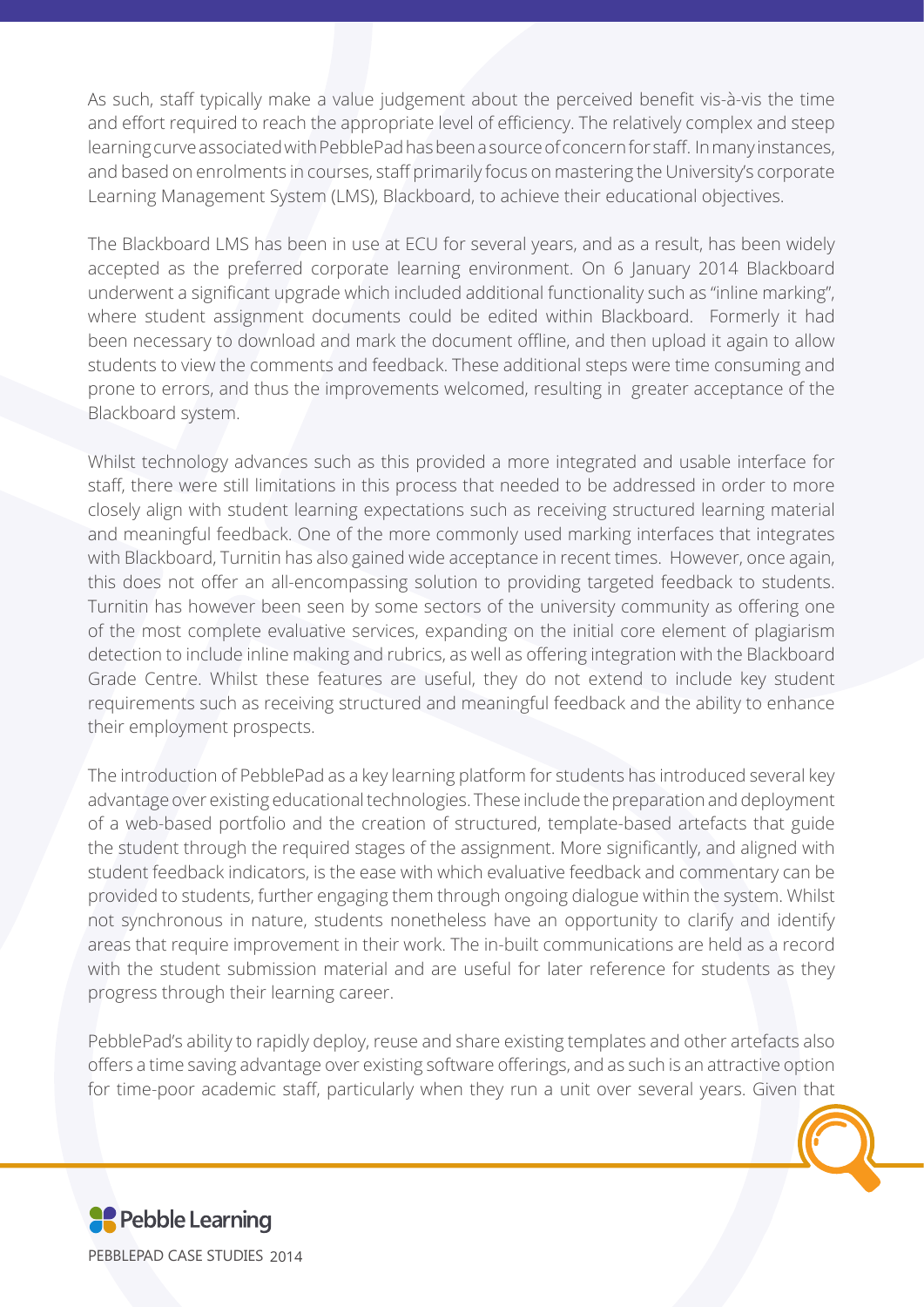these are largely long-term advantages, there is a need to highlight the benefit of PebblePad use during contact opportunities with staff, such as in training or information sessions, or through the use of "champions", users with advanced skills in the software who can extol its benefits for educational staff. This strategy has been implemented and continues to encourage an increasing number of staff to use PebblePad.

### How it was …

Despite the ubiquitous availability of PebblePad to all students and staff at ECU through the student/staff portal, the take-up of the usage is currently at 20% of units offered. The initial uptake has been the result of a vigorous training and promotional campaign, targeting academics and users within the university. This process culminated in a display at ECUlture 2013 which focussed on showcasing talented staff and students who had successfully used PebblePad to further their careers or study activities. The resulting interest generated by ECUlture 2013 and the subsequent Teaching & Learning Forum at UWA in early 2014 resulted in further uptake of the PebblePad system.

Driven by the efforts of the PebblePad implementation team, the software has gained a foothold in key areas of the university such as the School of Nursing and Midwifery, Engineering, Speech Pathology, Museum Studies, Sports and Recreation Management, Psychology, and Computer Science. Staff in these areas have identified a particular need for the use of PebblePad in their discipline. Other faculties have, however, simply "dipped their toes in the water" by using smallscale elements such as templates and basic workbooks/webfolios as experimental exercises to test the effectiveness of the system.

The promotional focus at present is to alert other potential users within the university community of PebblePad's capabilities and inherent value as a teaching tool. This has been achieved by highlighting deployment, collaborative and engagement capabilities of PebblePad over other learning tools such as Blackboard and Turnitin. Potential users of PebblePad have been alerted to the beneficial features of the system through a vigorous promotional campaign encompassing faculty information sessions, awareness flyers and by highlighting related training opportunities at the end of all scheduled training courses. This process is currently under way and is yielding promising results.

Direct evidence of user experiences has been largely anecdotal and acquired through discussion with staff and feedback received during training sessions. Whilst acknowledging the benefits associated with the use of PebblePad, staff resistance to its use has centred around the perceived complexity of the system and the steep learning curve necessary to understand and implement it within their teaching units. Whilst falling beyond the scope of this case study, this is a key area for future examination in order to understand usage patterns and to gain detailed data on user experiences, both from a staff and a student perspective. The findings of this exercise would serve as an important shaping tool for the future use of the system.

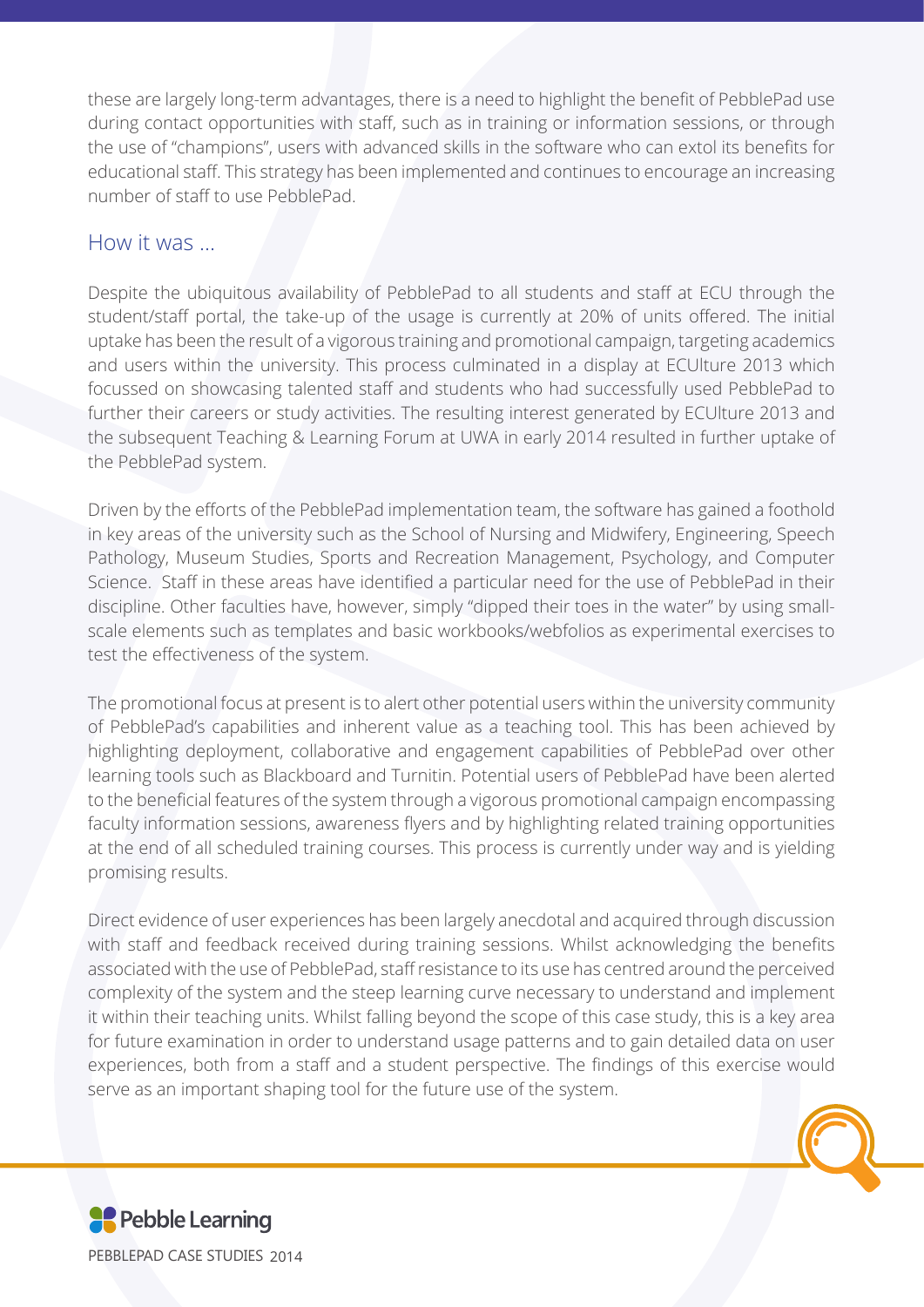## The approach

In seeking a shift in PebblePad acceptance and usage and making it more closely aligned to the needs and expectations of staff and students, the following approach was taken:

- a) Additional training courses were run covering Pebble+ and ATLAS at all ECU campuses;
- b) Pebble+ and ATLAS were incorporated in mainstream Blackboard training courses;
- c) Information sessions were held with key staff and student representatives to promote the training offerings for all the educational technologies, including PebblePad;
- d) Custom template development assistance was provided to staff to fast-track their implementation of learning elements;
- e) Staff and students were provided with tip sheets and video clips as support for the software;
- f) Student consultant scheme being scoped and implemented.

#### How it is now ….

Against the backdrop of existing, embedded software such as Blackboard and Turnitin, PebblePad has been somewhat slow in gaining mainstream acceptance. However, through a continued education campaign, direct training and hands-on consultation with academic staff, there has been a shift towards viewing PebblePad as having specific and clearly defined benefits that are not competitive but complementary to these existing systems. PebblePad is particularly effective for the provision of formative feedback, and practicum/WIL support and management. In order to promote PebblePad as an enhancement that extends the capability of Blackboard features, staff are educated on the integration options with Blackboard and to view PebblePad as an evaluative offering alongside quizzes, surveys, Blackboard assignments, and Turnitin assignments within the assessment space in Blackboard.

PebblePad's positioning in the Blackboard evaluative space places it on an equal footing with other evaluative tools and thus requires additional incentives to encourage users to deploy its services, instead of the other options available. This occurs through an active education program which incorporates elements of PebblePad in the standard Blackboard training offerings. Key training offerings such as Blackboard Essentials provide an introductory overview of PebblePad, while courses such as "Getting Started with the Grade Centre" demonstrate the automatic creation of Grade Centre columns by PebblePad.

The heightened role of the Blackboard Grade Centre as the central assemblage of grades and

other student evaluative work has been driven largely by the recent introduction of a new Marks Recording System (MRS) that sources official results from key columns in the Grade Centre – including those generated by PebblePad. This situation has generated a significant increase in use of Blackboard as the primary learning system, with additional training opportunities arising as a direct result. PebblePad thus enjoys additional exposure which has fuelled an increase in the use of this software.

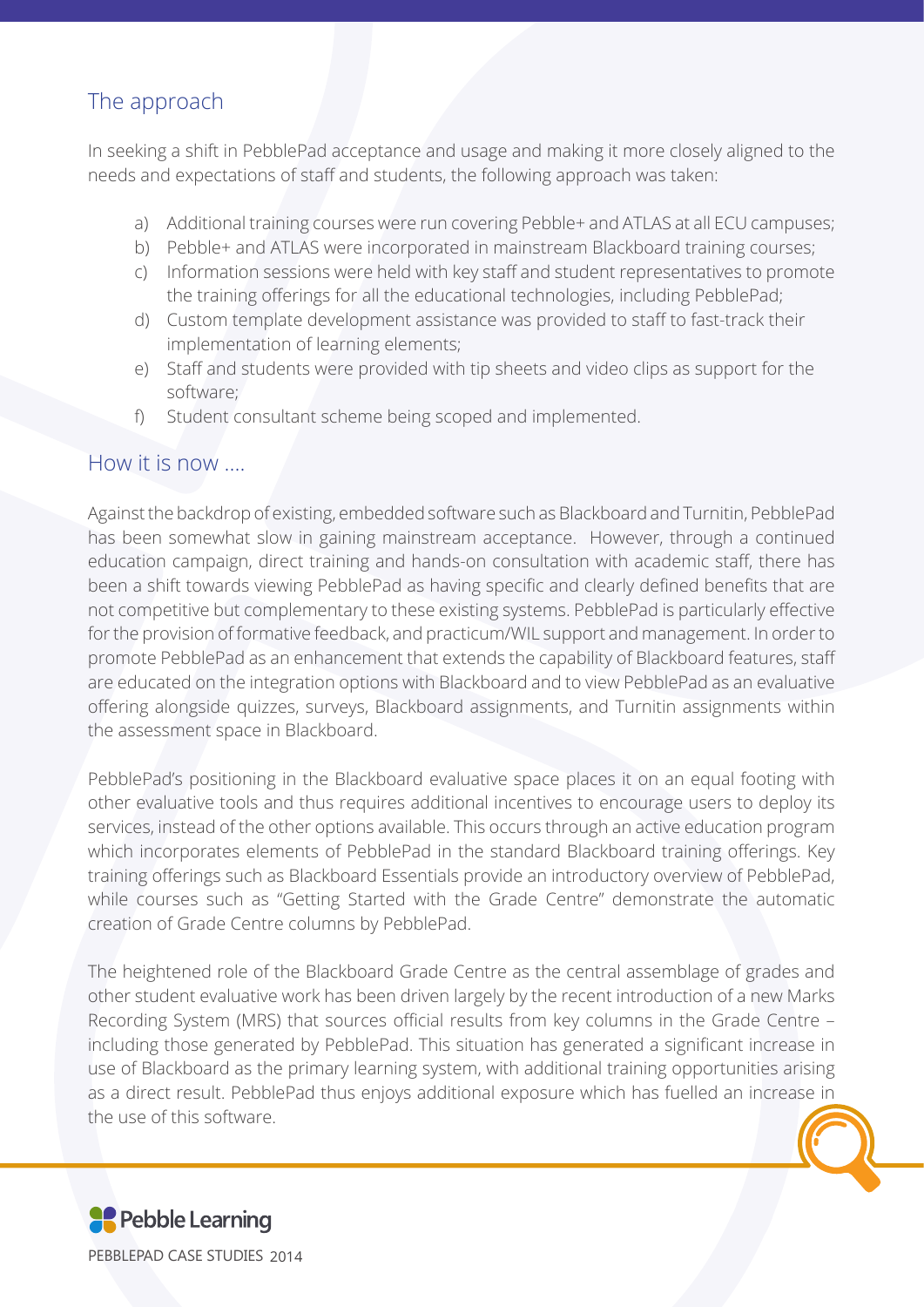Continued promotion of PebblePad as a complementary system to enhance Blackboard (which has evolved to become a portal), has seen an increase in interest in the possible benefits to both students and staff. Current increased take-up targets are to move from the current 20% of units offered using PebblePad to 40% by the end of 2014. This would effectively double the user base, and place further emphasis on the need to have strong user support mechanism in place to meet the increased demand.

Academic and professional staff are provided with training and a separate program is under way to train students to become "Student Consultants" to provide peer support to other students. Specialised course designers at the university are available to assist staff develop workbooks and other artefacts to get them started on the use of PebblePad. "Champions" in key academic areas in the university have also been instrumental in promoting the benefits of the software.

## The benefits

The value of PebblePad as a learning tool also extends to areas such as the School of Business where academic staff have compiled a structured, interactive framework using Workbooks. This transposes the Unit Plan into a structured and logical resource with relevant scaffolding and signposts which step the student through the learning process, providing cues to submit evaluative material and reflections at predetermined points throughout the semester. This approach has since been followed by other areas of the university with workbooks and templates being shared among academic staff to facilitate creation of new, unit-specific learning material.

The use of PebblePad offers staff the ability to provide meaningful, targeted feedback to students and to more closely engage with the key learning activities of their units. The ability to link meaningful study experiences to an eportfolio provides an additional dimension to the purpose of the activity such as research (with reflections), with the inherent benefit that the material extends beyond its initial purpose and serves as part of the student's resume. This has occurred most notably in areas of the university such as the School of Nursing where practical experience is a course requirement and PebblePad acts as an assemblage mechanism to store, collate and provide a reference point for student's progress.

Whilst the most significant benefits associated with the use of PebblePad will likely be realised in the long-term once students complete their studies, during ECUlture 2013 several students identified a number of short-term benefits related to the ability to showcase and share research projects. Additionally, some staff highlighted their success in obtaining employment through shared eportfolios. In both instances, PebblePad was a useful system for the advancement of both student learning and career progression, making it a versatile tool in in the higher education sector.